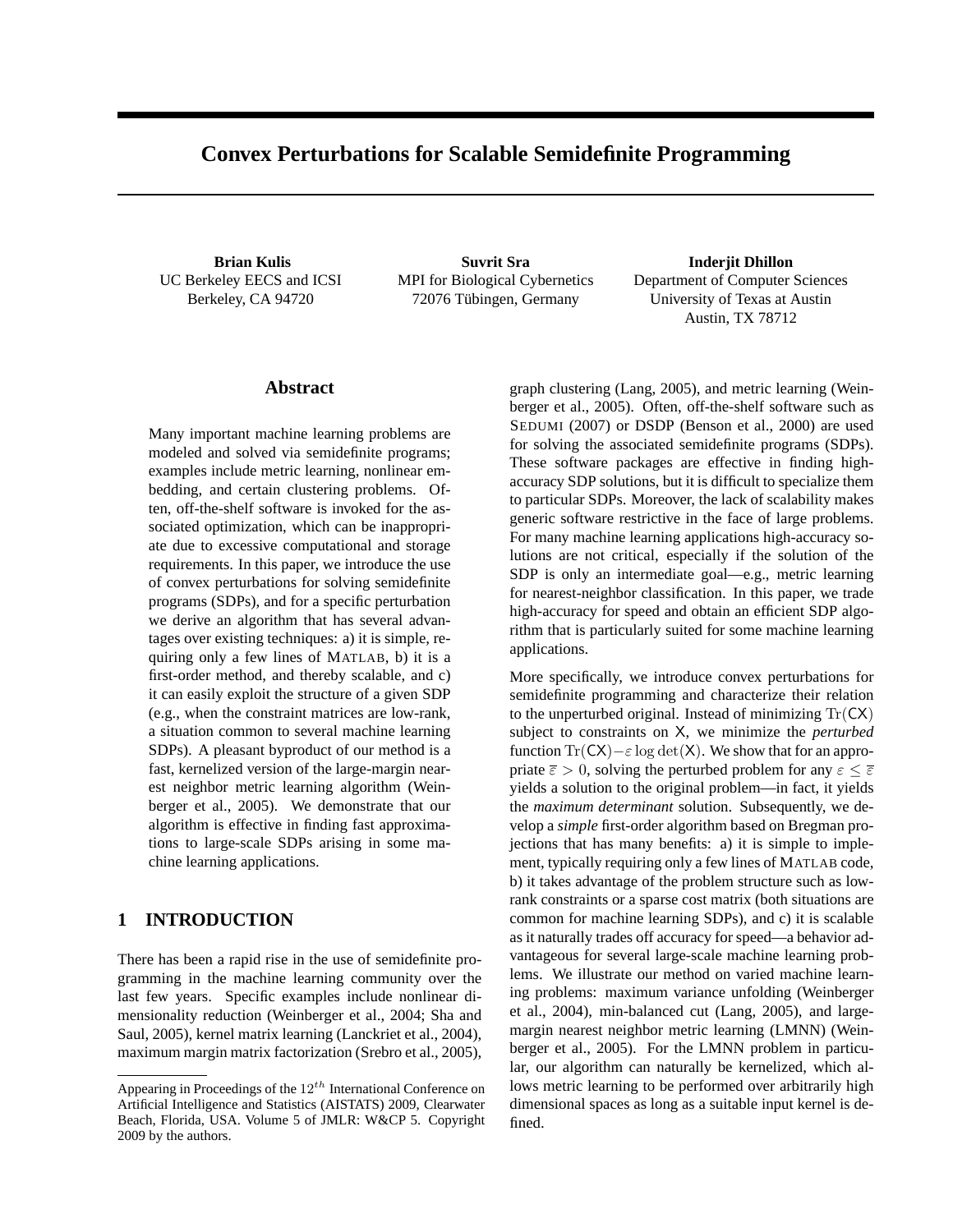#### **1.1 BACKGROUND AND RELATED WORK**

Our idea of adding a strictly convex perturbation to a traditional SDP is inspired by Mangasarian and Meyer (1979), who analyzed nonlinear perturbations to linear programs. More recently, Friedlander and Tseng (2007) discussed perturbations for general convex programs; they also presented necessary and sufficient conditions for the solution of the perturbed problem to be a solution to the original problem. Our specific perturbation function, i.e., − log det(X), goes beyond purely theoretical guarantees, and is critical for obtaining our first-order algorithm. Mangasarian (1984) used a quadratic perturbation to a linear program, and characterized the solution of the perturbed problem as the least  $\ell_2$ -norm solution to the original linear program. In a similar vein, we characterize the solution of our perturbed problem as the maximum determinant solution to the original SDP. Other relevant references related to perturbations include the work of Ferris and Mangasarian (1991) who extend the perturbation results of Mangasarian and Meyer (1979) to general convex programs by applying them to linearizations of the latter. Tseng (1999) includes several relevant references and also discusses perturbations by separable nonlinear functions; in contrast, our perturbation function is non-separable.

A close relative of perturbation is the method of proximal minimization, which dates back to Martinet (1970) and Rockafellar (1976), and generalizations of which have been discussed by several authors, e.g., Censor and Zenios (1997); Auslender and Teboulle (2006). Here, while minimizing a convex function  $f(x)$  one performs the following iteration (for  $\varepsilon_k > 0$ ):

$$
x^{k} \in \underset{x \in \Omega}{\operatorname{argmin}} \{ f(x) + \varepsilon_{k}^{-1} d(x, x^{k-1}) \}, \qquad (1.1)
$$

where the *proximity-function*  $d(x, y)$  is chosen to enforce either strict-convexity or to implicitly handle some difficult constraints. Under appropriate conditions, the sequence of iterates  $\{x^k\}$  converges to  $x^*$ , an optimum solution to  $\min_{x \in \Omega} f(x)$ . The key difference between perturbation and proximal minimization is that the former assumes the existence of a fixed  $\varepsilon$  for which solving (1.1) *once* yields a solution to the original problem. Our methods in this paper further require the perturbation to be *strictly-convex*.

**Algorithms:** Interior point (IP) methods are amongst the most popular techniques for solving SDPs (Alizadeh, 1995; Nesterov and Nemirovski, 1994). The software package SEDUMI implements an IP code for SDPs, and is popular for small to medium scale problems. The log-det perturbation function is also the barrier-function used by many interior point SDP solvers. However, fundamental differences exist between our approach and IP methods. We solve the perturbed problem as a *constrained* optimization problem with a fixed  $\varepsilon$ , where *only* positive-definiteness is enforced via the log-det barrier (the other constraints are tackled differently). In contrast, IP methods recast the original problem as an *unconstrained* problem with varying  $\varepsilon$ , where *all* the constraints are enforced via appropriate logarithmic barriers.

In addition to second-order IP methods, the nonlinear programming approach of Burer and Monteiro (2003) and the spectral bundle method of Helmberg and Rendl (2000) are popular for solving SDPs. Our method presents a new approach that is simpler than existing techniques, both conceptually, as well as from an implementation perspective surprisingly, without sacrificing too much accuracy. For additional details and references on semidefinite programming, we refer the reader to Todd (2001); Vandenberghe and Boyd (1996).

### **2 CONVEX PERTURBATIONS**

A standard formulation for an SDP is

$$
\min_{X \succeq 0} \operatorname{Tr}(C_0 X)
$$
\n
$$
\text{subject to } \operatorname{Tr}(C_i X) \le b_i, \quad 1 \le i \le m. \tag{P}
$$

Problem (P) is convex, and therefore amenable to a wide variety of optimization techniques. Below we develop a new technique for solving (P) by deriving a scalable firstorder method that is also simple to understand and implement. The key insight here is the introduction of a strictly convex perturbation, so that instead of (P) we solve

$$
\min_{X \succeq 0} \operatorname{Tr}(C_0 X) - \varepsilon \log \det(X)
$$
\n
$$
\text{subject to } \operatorname{Tr}(C_i X) \le b_i, \quad 1 \le i \le m,
$$
\n
$$
(PT)
$$

where  $\varepsilon \in [0, \overline{\varepsilon})$  is a pre-specified constant. The most important ingredient here is the perturbation function  $f(X) =$  $-\log \det(X)$  function—other functions such as  $||X||_F^2$  or  $||X||_1$  can also be considered, but they do not have the desired algorithmic properties. The log-det perturbation is crucial for adapting a successive projections technique to obtain an efficient algorithm, especially because it enables us to enforce positive-definiteness without any eigenvalue computations.

The perturbation above is applicable to any semidefinite program. However, our algorithm for optimizing (PT) will be particularly useful for SDPs that feature low-rank constraint matrices (i.e., each  $C_i$  is low-rank) and for kernelization of the large-margin nearest neighbor metric learning algorithm of Weinberger et al. (2005).

#### **2.1 ANALYSIS**

To see how (PT) is helpful for solving (P), we briefly analyze their relationship below. Assuming (P) has a bounded minimum  $\theta$ , consider the following auxiliary problem:

$$
\min f(\mathsf{X}) = -\log \det(\mathsf{X})
$$
\n
$$
\text{subject to } \text{Tr}(\mathsf{C}_i \mathsf{X}) \le b_i, \quad 1 \le i \le m, \qquad \text{(AUX)}
$$
\n
$$
\text{Tr}(\mathsf{C}_0 \mathsf{X}) \le \bar{\theta}, \quad \mathsf{X} \succeq 0.
$$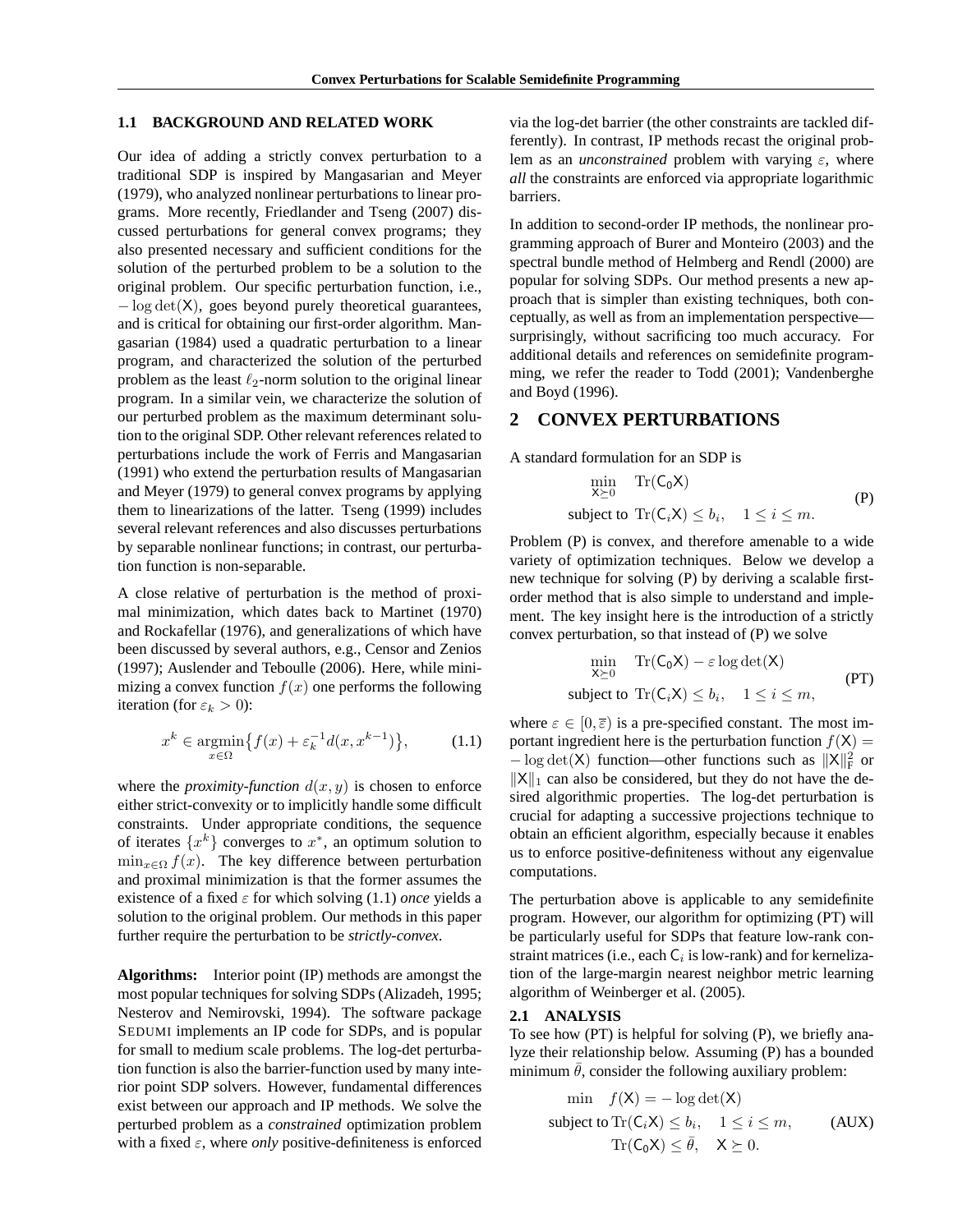A feasible solution to (AUX) is optimal for (P), whereby combining (AUX) with (P) yields insight into the behavior of (PT). Theorem 2.1 below (adapted from Mangasarian and Meyer (1979)), captures this relationship.

**Theorem 2.1.** *Let*  $\overline{S} \neq \emptyset$  *be the set of optimal solutions of* (P). *Further, assume that*  $f$  *is differentiable on*  $\overline{S}$ *, strong duality holds for* (P)*, and that* (AUX) *has a KKT point. Then, there exists an*  $\overline{X} \in \overline{S}$  and an  $\overline{\varepsilon} > 0$ , such that for each  $\varepsilon \in [0, \overline{\varepsilon}]$  there exist  $\overline{Z}^{pt}, \overline{\nu}^{pt}$ , such that  $(\overline{X}, \overline{Z}^{pt}, \overline{\nu}^{pt})$  is a KKT point of (PT), whence X *solves the perturbed problem* (PT)*.*

We sketch the proof in the appendix. This theorem shows that for an appropriate value of  $\varepsilon$ , a solution of (P) is also a solution of (PT). Since (PT) is strictly convex, solving it allows us to pick a *unique* solution from amongst all the solutions of (P); the following corollary further qualifies this statement.

**Corollary 2.2.** *Assume the conditions of Theorem 2.1 hold, so that*  $\varepsilon \in [0, \bar{\varepsilon})$ *. Let*  $\overline{S} \neq \emptyset$  *be the set of optimal solutions of* (P) *and* X ∗ *the solution to* (PT)*. Then,*

$$
X^* = \underset{\overline{X} \in \overline{\mathcal{S}}} {\operatorname{argmax}} \quad \det(\overline{X}),
$$

*i.e.*,  $X^*$  *is the* maximum-determinant *solution to*  $(P)^1$ *.* 

*Proof.* Let  $\overline{X}$  be any solution of (P). Because  $X^*$  is the solution to (PT), by Theorem 2.1,  $X^*$  is also optimal for (P). Thus,  $\text{Tr}(C_0X^*) = \text{Tr}(C_0\overline{X})$ , and since  $X^*$  solves (PT), we further have  $\text{Tr}(\mathsf{C}_0 \mathsf{X}^*) - \log \det(\mathsf{X}^*) \leq \text{Tr}(\mathsf{C}_0 \overline{\mathsf{X}}) \log \det(\overline{X})$ . Therefore,  $-\log \det(X^*) \le -\log \det(\overline{X})$ , or equivalently  $\det(X^*) \geq \det(\overline{X})$ .  $\Box$ 

A question that arises is what happens if the hypotheses of Theorem 2.1 are not satisfied—for example, when (AUX) fails to have a KKT point due to infeasible constraints. Detecting such situations *a priori* can be difficult, and it is valuable to see how different the perturbed problem is compared to the original. In practice we do not know  $\bar{\varepsilon}$  exactly, when solving an  $SDP<sup>2</sup>$ . Fortunately, we can show that the  $\varepsilon$  we choose yields a solution "close" to the true solution, even if  $\varepsilon > \bar{\varepsilon}$ . The theorem below (adapted from Friedlander and Tseng (2007)) shows that under fairly mild assumptions, the solution to the perturbed problem is within  $O(\varepsilon)$  of the unperturbed solution.

**Theorem 2.3.** *Let*  $X$  *be feasible and*  $\overline{X} \in \overline{S}$  *be optimal for (P). Suppose there exist*  $\tau > 0$  *and*  $\gamma > 0$  *such that* 

$$
\operatorname{Tr}(C_0X) - \operatorname{Tr}(C_0\overline{X}) \ge \tau \operatorname{dist}(X, \overline{S})^{\gamma}, \tag{2.1}
$$

*where* dist $(X, \overline{S}) = \min_{\overline{X} \in \overline{S}} \|\overline{X} - X\|_F$ *. For any*  $\overline{\varepsilon} > 0$ *,* 

$$
\tau \operatorname{dist}(\mathsf{X}^*, \overline{S})^{\gamma - 1} \le \varepsilon \|\overline{\mathsf{X}}(\varepsilon)^{-1}\|_F, \quad \text{for all} \quad \varepsilon \in (0, \overline{\varepsilon}],
$$

*where*  $X^*$  *is the optimal solution to (PT) and*  $\overline{X}(\varepsilon)$  =  $\operatorname{argmin}_{\overline{X} \in \overline{S}} \|\overline{X} - X^*\|_F.$ 

We sketch the proof of this theorem in the appendix. This theorem shows that the solutions to the perturbed and unperturbed problems are close when  $\|\overline{\mathsf{X}}(\varepsilon)^{-1}\|_{\text{F}}$  is small, which in turn occurs when  $\overline{X}(\varepsilon)$  is well-conditioned.

#### **2.2 ALGORITHM**

There are several potential methods for optimizing (PT). However, the use of the log-det perturbation function lends itself well to the use of a row-action technique, namely Bregman's method (Censor and Zenios, 1997), which enforces constraints one by one yielding a simple and scalable algorithm. At each step, the algorithm makes a "Bregman projection" to enforce the chosen constraint, while simultaneously making an appropriate correction (if needed). Under mild assumptions, this method provably converges to the globally optimal solution.

The most critical aspect of the method is the Bregmanprojection, which needs to be implemented efficiently for the algorithm to be practical. Below, we show how to implement this step for projecting onto a single affine equality or inequality constraint. For low-rank constraint matrices  $C_i$ , the Bregman projection for  $h(X) = \text{Tr}(C_0 X)$  –  $\varepsilon$  log det(X) can be performed in  $O(n^2)$  time as a simple low-rank update to the current solution.

#### **2.2.1 Projection onto a Single Constraint**

Following Davis et al. (2007) we can derive the updates necessary for projecting the current solution  $X_t$  onto a single constraint (via a Bregman projection) to form  $X_{t+1}$ . Given the constraint  $\text{Tr}(C_iX_t) = b_i$ , the Bregman projection to update from  $X_t$  to  $X_{t+1}$  is given by

$$
X_{t+1} = (X_t^{-1} - (\alpha/\varepsilon)C_i)^{-1},
$$
 (2.2)

where  $\alpha$  is chosen so that  $\text{Tr}(C_iX_{t+1}) = b_i$ . For general constraint matrices  $C_i$ , computing  $\alpha$  and performing the update can be expensive. But when  $C_i$  is low-rank, the computation simplifies considerably. For a rank-one equality constraint of the form  $\text{Tr}(\mathsf{X}_t \mathsf{z}_i \mathsf{z}_i^T) = b_i$ , the Bregman projection is given by

$$
\mathsf{X}_{t+1} = \mathsf{X}_t + \frac{\frac{\alpha}{\varepsilon} \mathsf{X}_t z_i z_i^T \mathsf{X}_t}{1 - \frac{\alpha}{\varepsilon} z_i^T \mathsf{X}_t z_i},\tag{2.3}
$$

which follows by applying the Sherman-Morrison-Woodbury formula to (2.2). We then solve the equation  $\text{Tr}(\mathsf{X}_{t+1} \mathsf{z}_i \mathsf{z}_i^T) = \mathsf{z}_i^T \mathsf{X}_{t+1} \mathsf{z}_i = b_i$  for  $\alpha$ , which results in

$$
\alpha = \frac{\varepsilon(b_i - \boldsymbol{z}_i^T \mathsf{X}_t \boldsymbol{z}_i)}{b_i \cdot \boldsymbol{z}_i^T \mathsf{X}_t \boldsymbol{z}_i}.
$$

We then use this choice of  $\alpha$  to update  $X_{t+1}$ . After solving for  $\alpha$ , we update  $X_{t+1}$  via (2.3); note that this update is a rank-one update, and can be performed in  $O(n^2)$  time. Similar projections exist for rank-two and rank-three constraint matrices.

<sup>&</sup>lt;sup>1</sup>With  $f(X) = ||X||_F^2$  as the perturbation, one obtains the minimum Frobenius-norm solution to (P).

<sup>&</sup>lt;sup>2</sup>For specific SDPs, one can obtain intervals bounding  $\varepsilon$ . For ML applications  $\varepsilon$  can be selected via cross-validation.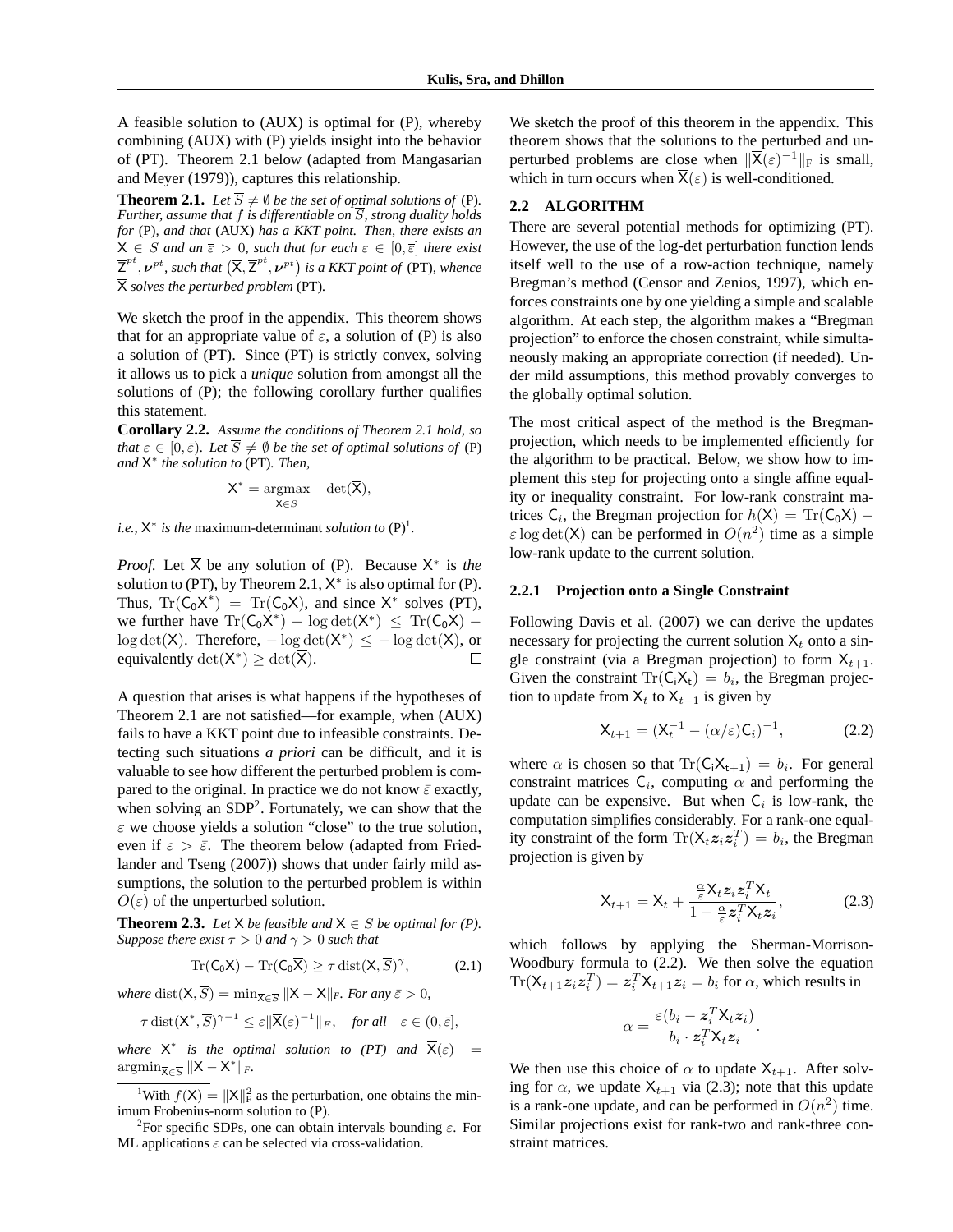#### **Algorithm 1** First-order SDP method

**Input:**  $\{C_i, b_i\}_{i=1}^m$ : input constraints,  $C_0$ : input matrix ε: tradeoff parameter **Output:** X: output PSD matrix

1. Initialize X and  $\lambda_i$  such that  $X \succ 0$ ,

 $\lambda_i \geq 0$  for inequality constraints, and  $X = \varepsilon (C_0 + \sum_i \lambda_i C_i)^{-1}$ . 2. **repeat**

- 2.1. Pick a constraint (e.g., the most violated constraint)  $(C_i, b_i)$ .
- 2.2. Compute projection parameter for  $\alpha$ . {In closed form for rank-1 to rank-4 constraints}
- 2.3. If constraint  $i$  is an inequality constraint  $\alpha \leftarrow \min(\lambda_i, \alpha), \lambda_i \leftarrow \lambda_i - \alpha.$
- 2.4.  $X \leftarrow (X \frac{\alpha}{\varepsilon} C_i)^{-1}$ .

3. **until** convergence

If the constraint is an inequality constraint, then additionally a correction must be enforced to ensure that the corresponding dual variable remains non-negative. Let  $\lambda_i$  be the dual variable for constraint i. After solving for  $\alpha$  as in the equality case, we set  $\alpha' = \min(\lambda_i, \alpha)$  and  $\lambda_i = \lambda_i - \alpha'$ . Finally, we update to  $X_{t+1}$  using (2.3) with  $\alpha'$  in place of  $\alpha$ . Note that the dual variables  $\lambda_i$  and the starting matrix  $X_0$  are initialized so that  $\nabla h(X_0) = -\sum_i \lambda_i C_i$ ,  $X_0 \succ 0$ , and  $\lambda_i \geq 0$  for all inequality constraints.

This general approach is summarized as Algorithm 1, which converges to the globally optimal solution to  $(PT)$ . For further details on the convergence of Bregman's projection method, see Censor and Zenios (1997). In practice, when choosing a constraint at each iteration, we choose the constraint that is the most violated. For low-rank constraints, determining the most violated constraint can usually be performed efficiently; for example, if each constraint can be evaluated in constant time, then the most violated constraint can be found in  $O(m)$  time, which is generally much less than the cost of a single projection.

### **3 APPLICATIONS**

We now discuss some of the machine learning applications of the algorithm. In particular, SDPs with low-rank constraint matrices are especially relevant. We also show how the kernelization of LMNN falls out naturally as a consequence of our algorithm.

#### **3.1 EXAMPLE SDPS**

**Nonlinear Embedding:** Semidefinite embedding (Weinberger et al., 2004) (maximum variance unfolding) is a nonlinear dimensionality reduction problem that aims to find a low-dimensional embedding of the input data so that the variance in the data is maximized while the distances among a set of nearest neighbors S are maintained, and a centering constraint is enforced. The total number of constraints is  $nk$ , where n is the number of data points and  $k$ is the number of nearest neighbors, and all constraints are rank-one. Given a set  $S$  of neighbor pairs, each with a target distance  $D_{ij}$ , the semidefinite embedding problem can be formalized as:

$$
\max_{\mathbf{X} \succeq 0} \text{Tr}(\mathbf{X})
$$
\n
$$
\text{subject to} \quad \mathbf{X}_{ii} + \mathbf{X}_{jj} - 2\mathbf{X}_{ij} = \mathbf{D}_{ij}, \ (i, j) \in S
$$
\n
$$
e^T \mathbf{X} e = 0.
$$

A related problem is the robust Euclidean embedding problem (Cayton and Dasgupta, 2006), which seeks to find the closest (in vector  $\ell_1$ -norm) Euclidean distance matrix D to a given input dissimilarity matrix  $D_0$ . Appropriate manipulation transforms it into an SDP with rank-two constraint matrices.

**Graph Cuts:** Several graph cut problems can be relaxed as SDPs. For example, the minimum balanced cut problem (Lang, 2005) has been used for finding balanced clusters of skewed-degree distribution graphs (such as powerlaw graphs). A relaxation to the minimum balanced cut problem may be posed as an SDP with  $|V| + 1$  rank-one constraints, with  $|V|$  the number of vertices in the graph. Given a graph Laplacian L, the min balanced cut problem can be expressed as:

$$
\min_{X \succeq 0} \text{Tr}(LX) \n\text{subject to } \text{diag}(X) = e, \quad e^T X e = 0.
$$
\n(3.1)

**Metric Learning:** Various metric learning algorithms have been posed as SDPs. In particular, the method of largemargin nearest neighbors (LMNN) (Weinberger et al., 2005) guarantees that distances between nearest neighbors in the same class are much smaller than distances between points in different classes. The resulting SDP has rank-3 constraints. The method of Weinberger et al. (2005) attempts to find a Mahalanobis distance matrix A such that two neighboring points in the same class have distances much smaller than two points in different classes. Let  $\eta_{ij} = 1$  if points i and j are neighbors (and 0 otherwise),  $y_{ij} = 1$  if the labels of points i and j match (and 0 otherwise),  $\xi_{ijl}$  correspond to slack variables for the constraints, and  $C_0 = \sum_{ij} \eta_{ij} (\boldsymbol{x}_i - \boldsymbol{x}_j)(\boldsymbol{x}_i - \boldsymbol{x}_j)^T$ . Then the corresponding SDP to be solved is formalized as:

$$
\min_{\mathsf{A},\xi} \operatorname{Tr}(\mathsf{C}_0\mathsf{A}) + \gamma \sum_{ijl} \eta_{ij} (1 - y_{jl}) \xi_{ijl}
$$
\n
$$
\text{subject to } d_{\mathsf{A}}(\boldsymbol{x}_i, \boldsymbol{x}_l) - d_{\mathsf{A}}(\boldsymbol{x}_i, \boldsymbol{x}_j) \ge 1 - \xi_{ijl},
$$
\n
$$
\xi_{ijl} \ge 0, \quad \mathsf{A} \succeq 0.
$$
\n(3.2)

**Collaborative Filtering:** The maximum margin matrix factorization SDP for collaborative filtering (Srebro et al., 2005) has simple, low-rank constraints. Other first-order methods have been proposed; however, these methods work on a slightly different (non-convex) optimization problem, which may lead to poor local optima.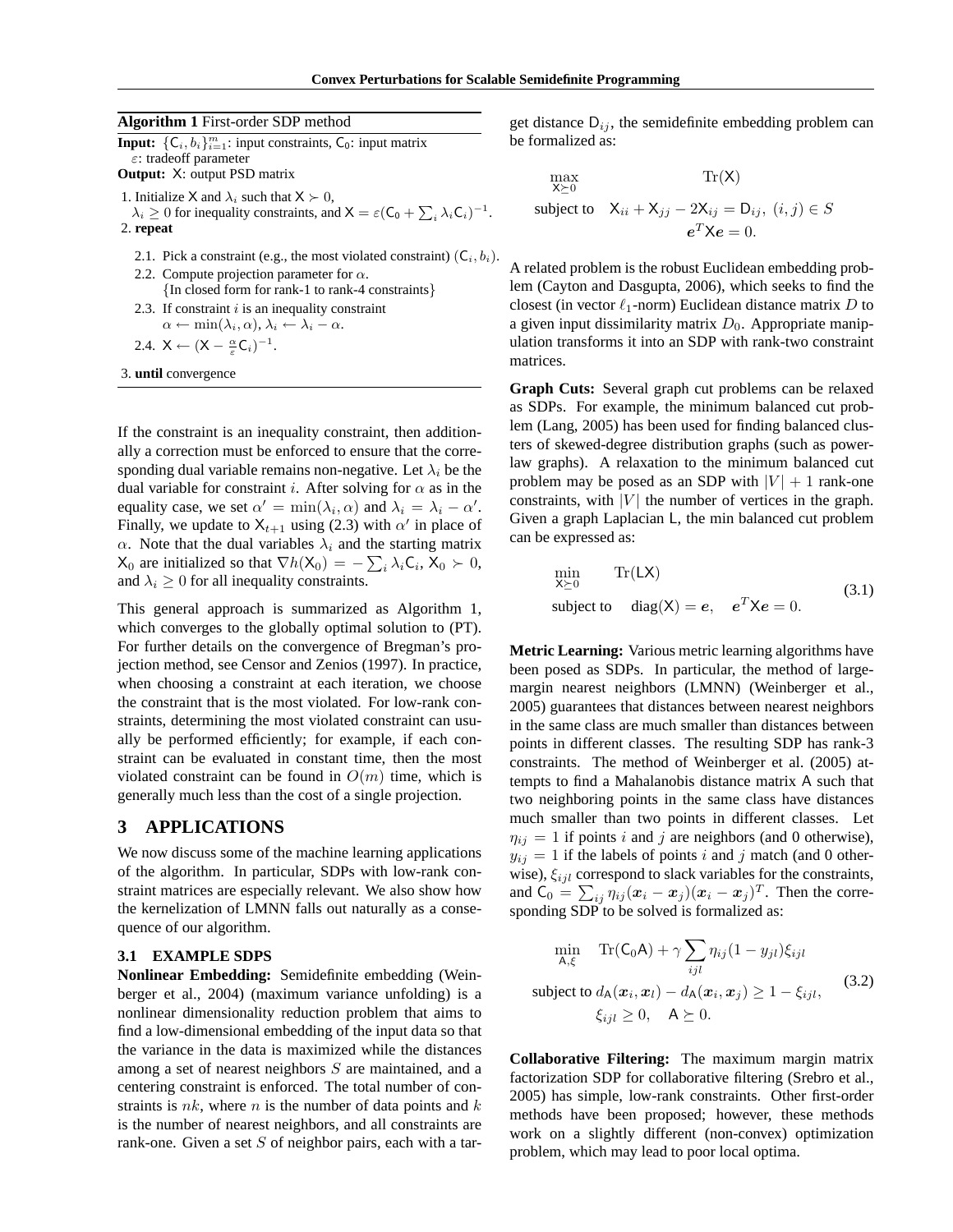#### **3.2 KERNELIZATION OF LMNN**

We now show an intriguing application of our algorithm, namely, the kernelization of LMNN metric learning. We note that another recent result (Chatpatanasiri et al., 2008) has discussed kernelization of some metric learning algorithms including LMNN, though via a different analysis independent of convex perturbations. Recall the matrix update from Algorithm 1: A  $\leftarrow$   $(A - (\alpha/\varepsilon)C_i)^{-1}$ . In the case of LMNN, we implicitly maintain  $A \succeq 0$  and  $\xi_{i}i \geq 0$  via our perturbation, so all constraints are of the form  $d_{A}(\boldsymbol{x}_{i},\boldsymbol{x}_{l}) - d_{A}(\boldsymbol{x}_{i},\boldsymbol{x}_{j}) \geq 1 - \xi_{ijl}$  and the the corresponding constraint matrices  $C_i$  are rank-three. The resulting update (after repeated applications of Sherman-Morrison) is:

$$
\mathsf{A}\leftarrow\mathsf{A}+\mathsf{A}\big(\beta_1\bm{w}_{ij}\bm{w}_{ij}^T\!+\!\beta_2\bm{w}_{il}\bm{w}_{il}^T\!+\!\beta_3\bm{w}_{ij}\bm{w}_{il}^T\!+\!\beta_3\bm{w}_{il}\bm{w}_{ij}^T\big)\mathsf{A},
$$

where  $w_{ij} = x_i - x_j$  and  $\beta_1, \beta_2, \beta_3$  are obtained after solving for the projection parameter  $\alpha$ , which is the root of a third-order polynomial. By multiplying the update on the left by the matrix  $X^T$  of data points  $(X = [\mathbf{x}_1 \mathbf{x}_2 ... \mathbf{x}_n])$ and on the right by X, and letting  $K = X<sup>T</sup> AX$ , the update becomes

$$
\mathsf{K}\leftarrow\mathsf{K}+\mathsf{K}\big(\beta_1\bm{d}_{ij}\bm{d}_{ij}^T+\beta_2\bm{d}_{il}\bm{d}_{il}^T+\beta_3\bm{d}_{ij}\bm{d}_{il}^T+\beta_3\bm{d}_{il}\bm{d}_{ij}^T\big)\mathsf{K},
$$

where  $d_{ij} = (e_i - e_j)$ . Thus, we maintain K instead of A; note that the size of K is independent of the dimensionality of the data points. Furthermore, the slack variables are updated as  $\xi_{ijl} \leftarrow \xi_{ijl} - \beta_4 \gamma \xi_{ijl}^2$ , where  $\beta_4$  is also computed after solving the projection parameter.

The next step is to compute the initial matrix  $K_0 = X^T A_0 X$ . Setting  $\lambda_i = 0$  initially for all constraints, the resulting initialization for our method is given by  $\mathsf{A}_0 = \varepsilon(\sum_{ij} \eta_{ij} (\boldsymbol{x}_i - \boldsymbol{x}_j)$  $(x_j)(x_i - x_j)^T$  + 1. By adding  $\varepsilon I$  to the sum in the inverse to guarantee positive definiteness, we can once again repeatedly apply Sherman-Morrison-Woodbury to compute  $X^T A_0 X$  using only inner products.

Finally, we must be able to compute  $d_{A}(\boldsymbol{x}_{i}, \boldsymbol{x}_{j})$  using the matrix K returned by the optimization algorithm, and the original kernel function  $\kappa(\vec{x}_i, \vec{x}_j)$ . For this, we follow the method described in Davis et al. (2007), which shows how the distance function in kernel space can be computed by unrolling the updates and maintaining an appropriate matrix of coefficients. See Davis et al. (2007) for further details.

Note that this procedure solves the perturbed SDP for LMNN *exactly*, but in kernel space. As a result, we do not sacrifice convexity—this stands in contrast to the method of Torresani and Lee (2007) that sacrifices convexity in order to kernelize LMNN.

### **4 EXPERIMENTS**

In Section 4.1, we compare our approach to existing firstorder and second-order SDP software on the min balanced cut problem to assess the viability of our algorithm for some benchmark SDPs. Here we observe empirically how close the solutions of the perturbed problems are to the unperturbed SDPs. In Section 4.2, we present results on LMNN. We demonstrate that a non-kernelized version of our method is faster than the original method of Weinberger et al. (2005) on several data sets; then we show applications of high-dimensional metric learning with our kernelized-LMNN on a computer vision task and standard UCI datasets. In all experiments, we set  $\varepsilon = 10^{-1}$ ; we found that the solutions obtained by our algorithm are very close to the globally optimal solutions.

#### **4.1 MIN BALANCED CUT AND MVU**

In this section we show results for two machine learning SDPs—min-balanced cut and semidefinite embedding or maximum variance unfolding (MVU). These SDPs have low-rank constraints, making them appropriate for our method. We compare with SEDUMI (2007), which implements both first-order and second-order solvers. Our software and SEDUMI use the MATLAB interface, with code written in C and MATLAB. It is difficult to compare various software packages for SDPs, especially given the number of tunable parameters, so in all experiments, we used the (reasonable) default parameters for SEDUMI.

Table 1 lists accuracy results for min-balanced cut on some of the UCI data sets<sup>3</sup> tested over the first-order SEDUMI algorithm (SEDUMI-1), the second-order SEDUMI algorithm (SEDUMI-2), and our approach (SDPLogDet). The graphs for this SDP were constructed using the Gram matrix of the data points and scaled so that edge weights were between 0 and 1. The accuracy of our method in terms of the final objective function value is very close to that of both the first and second-order SEDUMI solvers, generally differing only in the third significant digit; further improvements may be gained by setting  $\varepsilon$  to be smaller or running more iterations of our algorithm. Our maximum violation is higher since we set our convergence criterion to stop when the max violation was smaller than  $10^{-3}$ . These results show that our method yields reasonable approximate solutions.

For these datasets we found that SEDUMI-2 was in general the fastest, followed by SDPLogDet, and finally, SEDUMI-1. Since the convergence criteria were different among the algorithms, to compare timings we ran the algorithms until they reached a maximum violation of  $10^{-8}$  and measured maximum violation as a function of the CPU time of the algorithms. In Figure 1, we show comparisons between SEDUMI-1 and SDPLogDet on three of the UCI data sets. SDPLogDet shows consistent linear convergence, and typically has faster convergence during early iterations as compared to SEDUMI-1. This demonstrates our method's ability to reach low to medium accuracy solutions quickly in comparison to an existing state-of-the-art first-order solver;

<sup>&</sup>lt;sup>3</sup>Available at http://www.ics.uci.edu/~mlearn/MLRepository.html.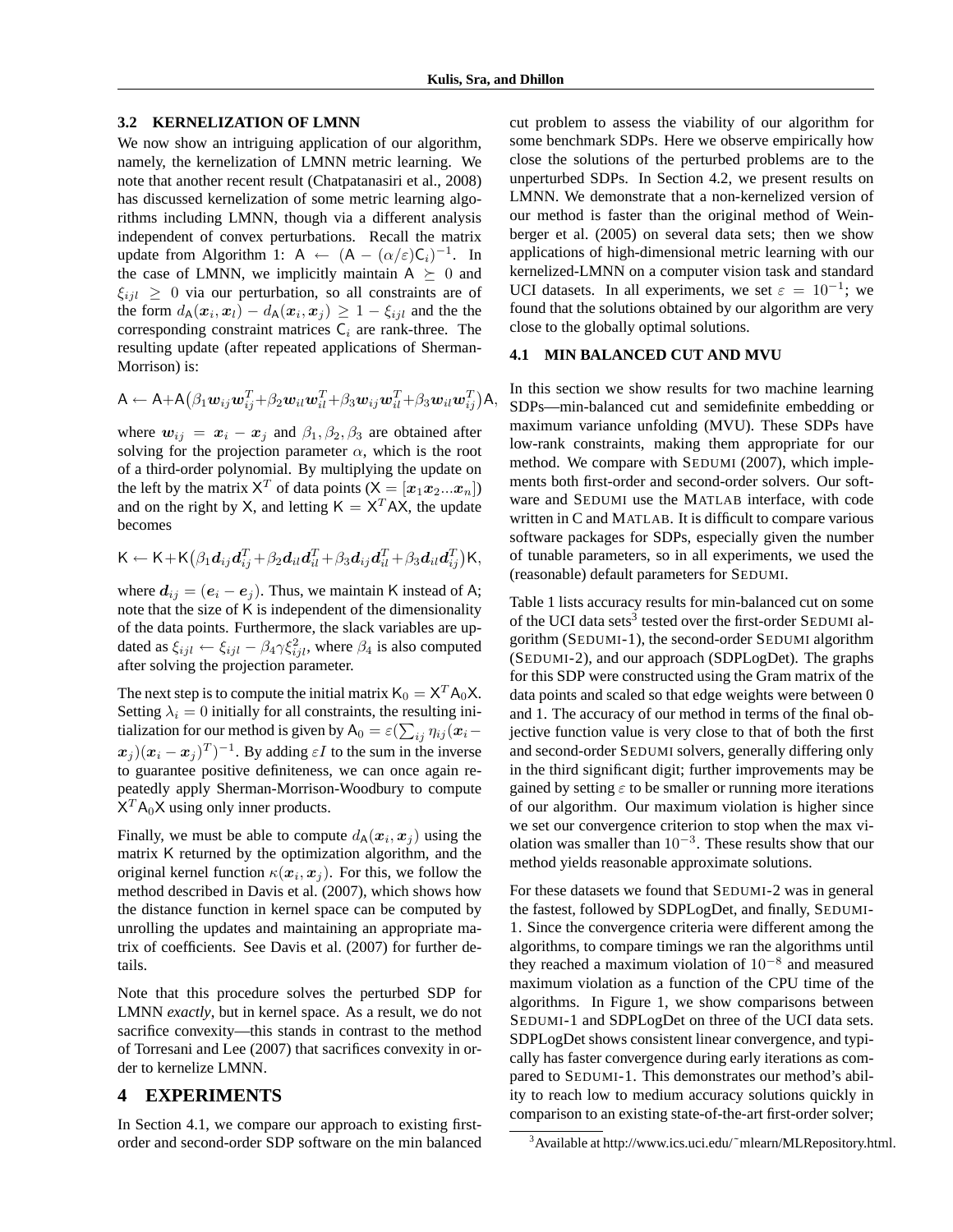**Convex Perturbations for Scalable Semidefinite Programming**

|                      | <b>Objective Function Value</b> |                       | <b>Maximum Constraint Violation</b> |                                                       |                         |                        |
|----------------------|---------------------------------|-----------------------|-------------------------------------|-------------------------------------------------------|-------------------------|------------------------|
| Data Set             | SEDUMI-2                        | SEDUMI-1              | SDPLogDet                           | SEDUMI-2                                              | SEDUMI-1                | SDPLogDet              |
| <b>Iris</b>          | $1.020 \times 10^{4}$           | $1.020 \times 10^{4}$ | $1.022 \times 10^{4}$               | $2.005 \times 10^{-11}$                               | $1.269 \times 10^{-10}$ | $9.633 \times 10^{-4}$ |
| Wine                 | $5.657 \times 10^{3}$           | $5.657 \times 10^{3}$ | $5.672 \times 10^{3}$               | $8.854 \times 10^{-12}$                               | $3.761 \times 10^{-12}$ | $9.953 \times 10^{-4}$ |
| Ionosphere           | $6.755 \times 10^{3}$           | $6.755 \times 10^{3}$ | $6.766 \times 10^{3}$               | $\frac{1.486 \times 10^{-11}}{1.486 \times 10^{-11}}$ | $1.683 \times 10^{-5}$  | $9.532 \times 10^{-4}$ |
| Soybean              | $1.239 \times 10^{5}$           | $1.188 \times 10^{5}$ | $1.239 \times 10^{5}$               | $1.125 \times 10^{-11}$                               | $4.143 \times 10^{-2}$  | $9.937 \times 10^{-4}$ |
| Autos                | $3.394 \times 10^{3}$           | $3.394 \times 10^{3}$ | $3.415 \times 10^{3}$               | $4.\overline{379 \times 10^{-12}}$                    | $2.123 \times 10^{-10}$ | $9.851 \times 10^{-4}$ |
| Audiology            | $9.709 \times 10^{3}$           | $9.709 \times 10^{3}$ | $9.729 \times 10^{3}$               | $3.633 \times 10^{-11}$                               | $2.402 \times 10^{-11}$ | $9.814 \times 10^{-4}$ |
| <b>Breast Cancer</b> | $2.509 \times 10^{4}$           | $2.509 \times 10^{4}$ | $2.511 \times 10^{4}$               | $8.455 \times 10^{-12}$                               | $3.050 \times 10^{-10}$ | $8.768 \times 10^{-4}$ |
| Colic                | $2.279 \times 10^{4}$           | $2.279 \times 10^{4}$ | $2.282 \times 10^{4}$               | $7.387 \times 10^{-11}$                               | $4.343 \times 10^{-7}$  | $9.796 \times 10^{-4}$ |
| Dermatology          | $2.622 \times 10^{4}$           | $2.622 \times 10^{4}$ | $2.623 \times 10^{4}$               | $3.1\overline{36 \times 10^{-12}}$                    | $5.259 \times 10^{-6}$  | $9.510 \times 10^{-4}$ |

Table 1: Accuracy Results on Min Balanced Cut



Figure 1: Convergence comparison between SDPLogDet and SEDUMI-1 over three example UCI data sets for the min balanced cut problem. SDPLogDet shows consistent linear convergence, while SEDUMI-1 converges less consistently and has slower convergence during early iterations.

| ments, and remains a part of our ongoing efforts. |                                                   |  |  |  |  |  |
|---------------------------------------------------|---------------------------------------------------|--|--|--|--|--|
| Name                                              | $\parallel$ No. of points $\parallel$ No. of dims |  |  |  |  |  |

additional speed can be gained by more algorithmic refine-

| Name            | No. of points | No. of dims |
|-----------------|---------------|-------------|
| Iris            | 150           |             |
| Wine            | 178           | 13          |
| Ionosphere      | 351           | 34          |
| Soybean         | 683           | 35          |
| <b>Diabetes</b> | 768           |             |

Table 2: UCI Data Sets

The key advantage to using a first-order SDP algorithm as opposed to a second-order method is in scalability to very large data sets. In an additional experiment, we compared memory consumption of the methods for the maximum variance unfolding problem. In Table 3, we show the maximum memory overhead needed for performing semidefinite embedding on synthetic data. The value  $n$  refers to the number of rows/columns of the semi-definite matrix (the number of variables to solve for in the SDP is  $n(n + 1)/2$ ; in these experiments,  $k = 5$ . SEDUMI-2 requires the most memory, and was unsuccessful in running on problems where  $n$  was greater than 1500. Interestingly, SEDUMI-1 also required significant memory overhead, and does not scale to problems larger than  $n = 1500$ . DSDP, another second-order method (Benson et al., 2000), scales to  $n = 3000$  (i.e., 4.5 million variables), whereas SD-

| $\boldsymbol{n}$ | SEDUMI-1 | SEDUMI-2 | <b>DSDP</b> | SDPLogDet |
|------------------|----------|----------|-------------|-----------|
| 100              |          | 13       | 3           |           |
| 500              | 165      | 222      | 67          | ς         |
| 1000             | 779      | 881      | 263         | 35        |
| 1500             | 1821     | 1930     | 586         | 52        |
| 2000             |          |          | 1033        | 92        |
| 2500             |          |          | 1608        | 144       |
| 3000             |          |          | 2170        | 207       |
| 3500             |          |          |             | 253       |

Table 3: Memory overhead (in megabytes) for performing semi-definite embedding. A '—' indicates that the method could not run due to memory requirements.

PLogDet requires no memory overhead beyond the storage of the semi-definite matrix and the constraints. Thus it is feasible to scale the proposed method to even larger SDPs.

### **4.2 METRIC LEARNING EXPERIMENTS**

We now compare our solver (SDPLogDet) to specialized software for the LMNN problem, which employs subgradient methods; note that SEDUMI could not be used for LMNN due to the large number of constraints. Also note that, unlike the algorithm of Weinberger et al. (2005) (or the more recent highly-tuned version (Weinberger and Saul, 2008)), we have not specialized our SDP algorithm in any way for LMNN. We test on standard UCI data sets. In all experiments, the parameter  $\gamma$  is tuned via cross-validation.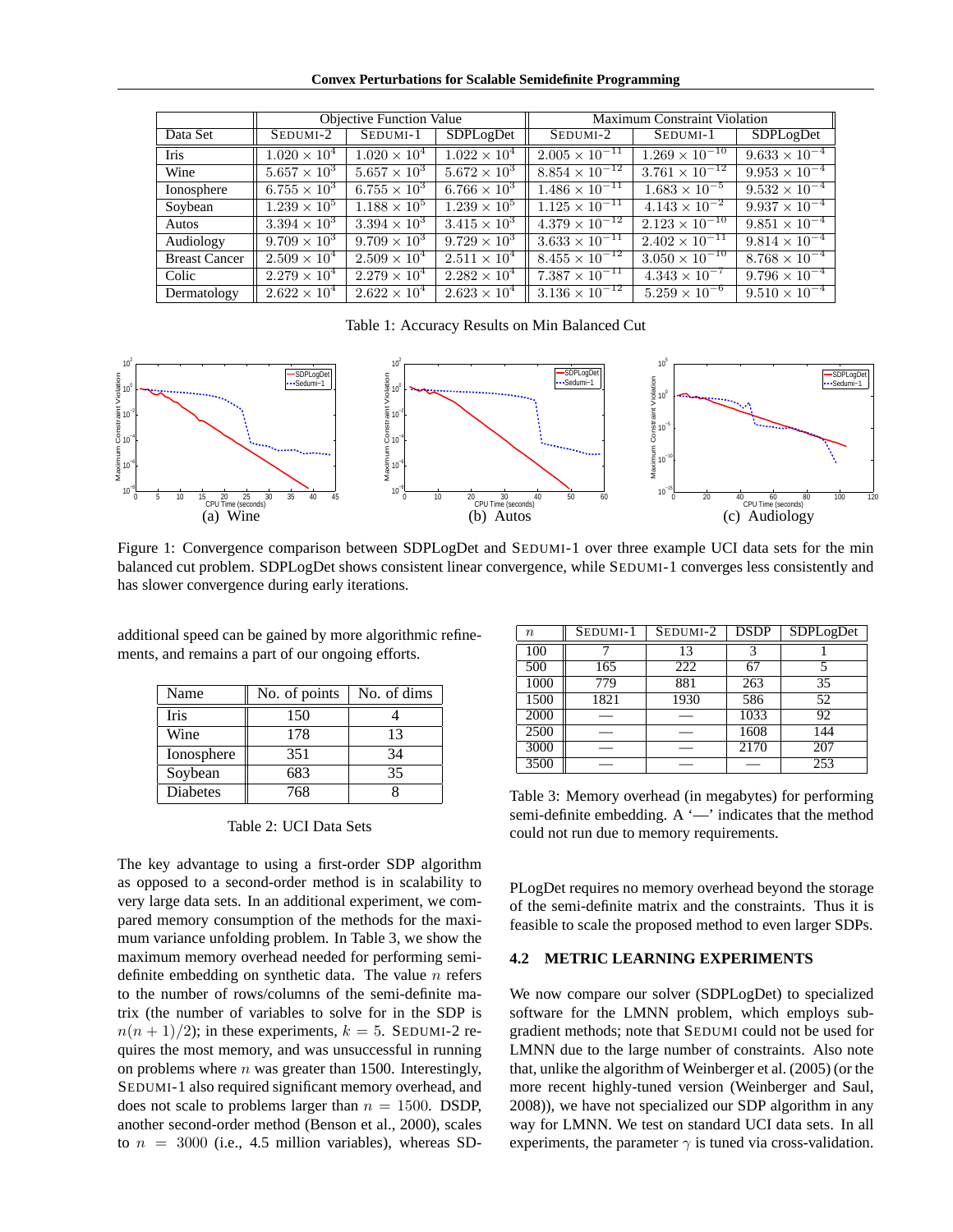|                 | <b>Test Error</b> |                   |           | Running Time (secs) |           |
|-----------------|-------------------|-------------------|-----------|---------------------|-----------|
| Data Set        | Euclidean         | Weinberger et al. | SDPLogDet | Weinberger et al.   | SDPLogDet |
| Iris            | .031              | .024              | .021      | 1.24                | .119      |
| Wine            | .306              | .038              | .036      | 8.77                | .323      |
| Ionosphere      | .164              | .123              | .119      | 9.74                | 10.54     |
| Soybean         | .122              | .082              | .079      | 21.95               | 13.25     |
| <b>Diabetes</b> | .311              | .296              | .298      | 47.50               | 16.08     |

Table 4: Comparisons of Large-Margin Nearest Neighbors: Test Error and Running Times. SEDUMI cannot be used for this SDP due to the large number of constraints. Our method gives comparable test error and superior running times.

We use a  $70/30$  training/test split, and use a k-nearest neighbor classifier  $(k = 3)$  for classification. Table 4 compares Weinberger et al.'s implementation of LMNN with our proposed algorithm averaged over 10 runs. The running times are in seconds, and we provide the baseline Euclidean test error (i.e., test error with no metric learning) for comparison. Our test error results are comparable to Weinberger et al., but with faster running times.

Next we consider K-LMNN, our kernelized version of LMNN. For the following experiment, the data is represented in kernelized form (no explicit vector representation). As a result, the non-kernelized LMNN algorithms cannot be applied, and so we will compare to software for information-theoretic metric learning (ITML) (Davis et al., 2007), which can be kernelized. Again, we use  $k$ -nearest neighbor classification.



Figure 2: Comparison of nearest neighbor methods for the Caltech-101 data set. K-LMNN outperforms ITML for 5– 20 training examples per class.

We learned a metric using ITML and K-LMNN for the Caltech-101 data set (Fei-Fei et al., 2004), a common benchmark for object classification in computer vision. This data set contains 3969 images in 101 categories. We set  $k = 7$  for classification and, as is standard for this data set, measured performance over an increasing number of training examples per class (5, 10, 15, 20). As our initial kernel function, we used the kernel of Zhang et al. (2006) that achieves 40 percent accuracy over this data set with 15 training examples per class. Both K-LMNN and ITML (averaged over 5 runs) significantly outperform the baseline (Euclidean)  $k$ -nearest neighbor classifier, and K-LMNN performs better than ITML on average. In fact, K- LMNN seems to be competitive with the best classification results on this data set for single-kernel methods (see Zhang et al. (2006)).

Additionally, we ran K-LMNN on the UCI datasets using a Gaussian kernel. Some example test-errors are reported in Table 5. We see that for some datasets, e.g., ionosphere, using K-LMNN leads to significant improvement over nonkernelized metric learning. One would expect that applying such a kernel function would help in cases where the data is not linearly separable.

| Data Set             | <b>LMNN</b> | <b>K-LMNN</b> |
|----------------------|-------------|---------------|
| Iris                 | .021        | .021          |
| Ionosphere           | .119        | .072          |
| Balance-Scale        | .182        | .127          |
| <b>Breast-Cancer</b> | 299         | .271          |

Table 5: Metric learning test errors on UCI datasets

## **5 CONCLUSIONS**

In this paper we presented a perturbation based approach to solving SDPs, where we replaced the original linear objective function by a strictly convex objective function. We developed a scalable first-order algorithm based on Bregman projections for solving the perturbed problem that obtains the maximum determinant solution to the original unperturbed problem. We also showed how the perturbations naturally yield kernelization of a popular metric learning algorithm. Our experimental results are encouraging and they show that despite its simplicity, our method achieves solutions competitive to other SDP methods. Furthermore, due to its modest memory requirements our method is highly scalable, as compared to several standard SDP packages.

As future work, we hope to improve our algorithm by either using some second-order information or by a combination with methods such as conjugate gradients. We also hope to exploit low-rank optimization techniques, particularly for SDPs where the optimal solution can be of much smaller rank than the problem dimensionality.

**Acknowledgements** This research was supported by NSF grants CCF-0431257 and CCF-072887. We thank Stefanie Jegelka for initial discussions on the results in this paper.